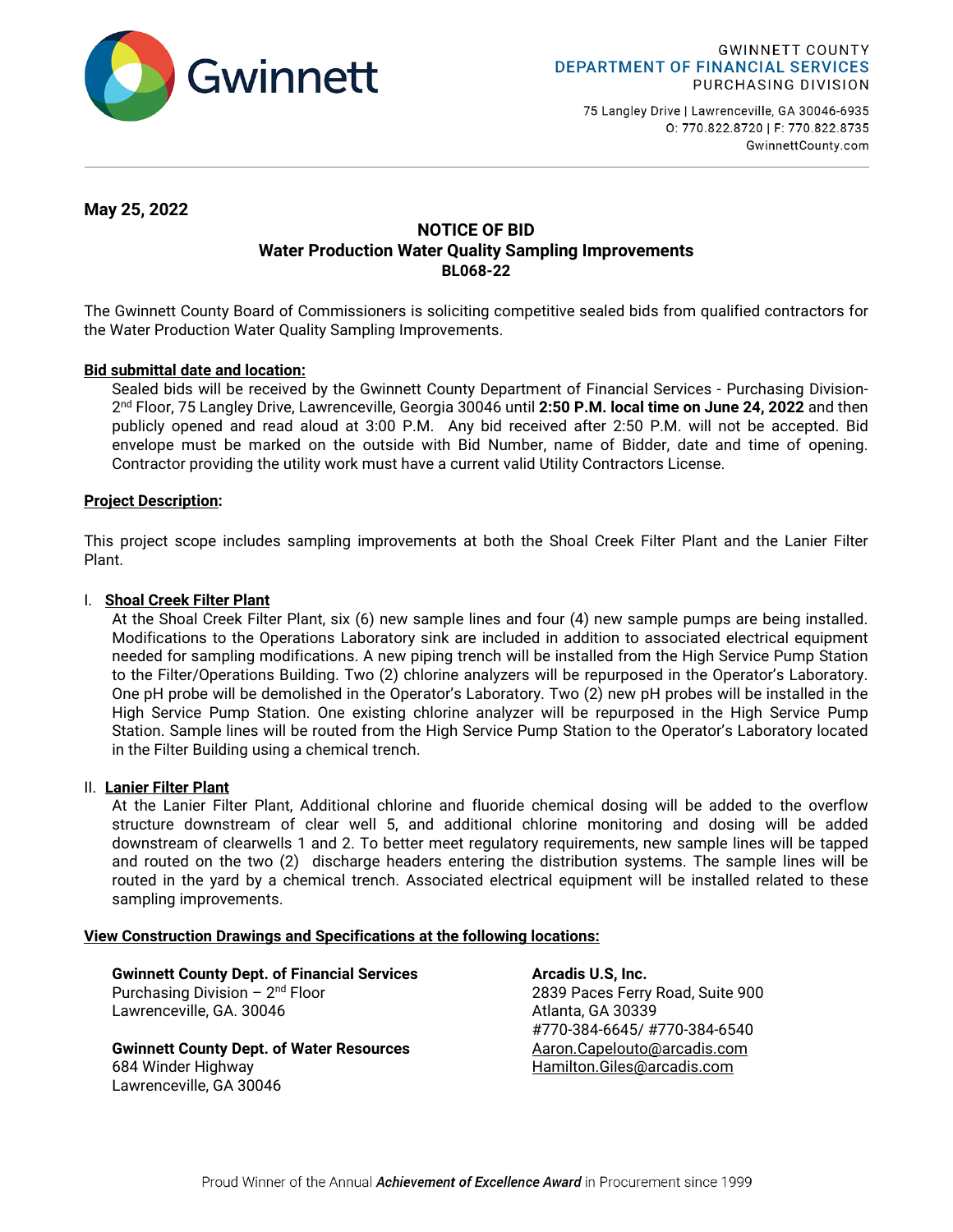# **NOTICE OF BID - PAGE 2 Water Production Water Quality Sampling Improvements BID DATE: June 24, 2022 BID NUMBER: BL068-22**

### **Obtain Construction Drawings and Specifications**

Specifications must be purchased from Arcadis U.S., Inc. at the above address for a non-refundable fee of \$100.00 (hard copy) and/or \$20.00 (electronic). Only complete sets will be issued.

### **Obtain the Plan-Holders List**

The plan-holders list is available from Arcadis U.S., Inc.

#### **Pre-bid Date and Location:**

A pre-bid conference is scheduled for 10:00 A.M. on June 08, 2022 at **Shoal Creek Filter Plant, 1755 Buford Dam Road, Buford, GA 30518.** Following the pre-bid conference will be a site-visit at the Shoal Creek Filter Plant and then at the **Lanier Filter Plant, 2590 South Waterworks Road, Buford, GA 30518**. The site-visit is to be utilized by contractors and subcontractors to take pictures, measurements, and visual assessment to submit a bid for this project. All bidders are strongly urged to attend.

Lanier Filter Plant 2590 South Waterworks Road Buford GA 30518

# **Facility Access**

Gwinnett County does not discriminate on the basis of disability in the admission or access to its programs or activities. Any requests for reasonable accommodations required by individuals to fully participate in any open meeting, program or activity of Gwinnett County Government should be directed to the ADA Coordinator, Gwinnett County Justice and Administration Center, 770-822-8165., Gwinnett County Justice and Administration Center, 770-822-8165

# **Safety Protocol/BYOPPE**

During the on-site pre-bid conference, Personal Protection Equipment (PPE) shall be worn. PPE includes but is not limited to ANSI Class 2 or 3 safety vests, Class E hard hats, ANSI approved eye protection, safety toe boots and hearing protection where required. Bring your own PPE. (NOTE: PPE is not required inside the administrative building)